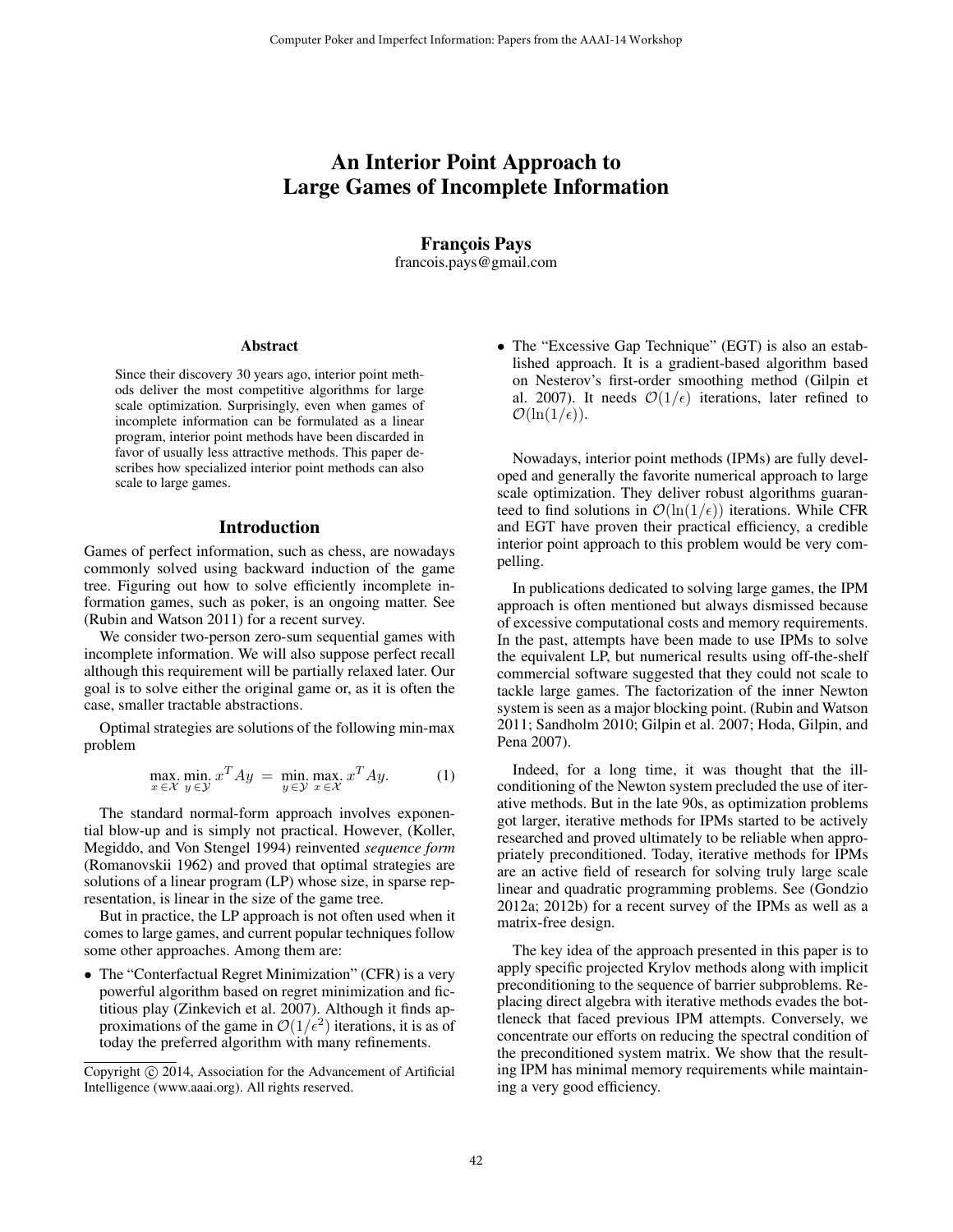# Interior Point Formulation

### First Order Conditions

Using the Koller's notation of a sequence form game (Koller, Megiddo, and Von Stengel 1994), the Karush-Kuhn-Tucker (KKT) conditions are

$$
E^{T} \lambda_{x} + s_{x} + Ay = 0,
$$
  
\n
$$
F^{T} \lambda_{y} + s_{y} - A^{T} x = 0,
$$
  
\n
$$
Ex - e = 0, \quad Fy - f = 0,
$$
  
\n
$$
XS_{x}1 = 0, \quad YS_{y}1 = 0,
$$
  
\n
$$
x, y, s_{x}, s_{y} \ge 0.
$$
\n(2)

- $x$  and  $y$  are the searched vectors of realization weights for respective players, of sizes  $n_x$  and  $n_y$ .
- $A, n_x \times n_y$ , is the *payoff matrix*.
- $E, m_x \times n_x$  and  $F, m_y \times n_y$ , are the full rank *constraint matrices* with  $m_x < n_x$  and  $m_y < n_y$ .
- $\lambda_x$  and  $\lambda_y$ , of sizes  $m_x$  and  $m_y$ , are the *dual variables*.
- $s_x$  and  $s_y$ , of sizes  $n_x$  and  $n_y$ , are the *dual slacks*.
- $X, Y, S_x, S_y$  are the diagonal matrices of vectors x, y,  $s_x$  and  $s_y$ .
- $I$  is the identity and  $\mathbbm{1}$  is the unit vector.

Let us restates the KKT conditions using

$$
\mathcal{A} = \begin{bmatrix} 0 & A \\ A^T & 0 \end{bmatrix}, \quad C = \begin{bmatrix} E & 0 \\ 0 & -F \end{bmatrix}, \qquad c = \begin{bmatrix} e \\ -f \end{bmatrix},
$$

$$
S = \begin{bmatrix} S_x & 0 \\ 0 & S_y \end{bmatrix}, \quad J = \begin{bmatrix} I & 0 \\ 0 & -I \end{bmatrix}, \qquad z = \begin{bmatrix} x \\ y \end{bmatrix},
$$

$$
Z = \begin{bmatrix} X & 0 \\ 0 & Y \end{bmatrix}, \qquad \lambda = \begin{bmatrix} \lambda_x \\ \lambda_y \end{bmatrix}, \qquad s = \begin{bmatrix} s_x \\ s_y \end{bmatrix},
$$

with

- s and z are size  $n = n_x + n_y$ ,
- $\lambda$  is size  $m = m_x + m_y$ ,
- $\mathcal A$  is  $n \times n$  and  $C$  is  $m \times n$ .

We obtain

$$
JAz + s + JCT \lambda = 0,
$$
  
\n
$$
Cz = c,
$$
  
\n
$$
ZS1 = 0,
$$
  
\n
$$
Z, S \succeq 0.
$$
  
\n(3)

Observe that (3) is similar to the optimality conditions of a quadratic programming problem, except that we have the skew-symmetric  $-JA$  in place of a positive-definite Hessian.

Nevertheless, as long as we are able to solve the forthcoming Newton system, nothing prevents us to successfully make use of the barrier method. See (Boyd and Vandenberghe 2004; Ghosh and Boyd 2003) for the derivation of the barrier method for convex-concave games.

#### Newton System

Proceeding with the infeasible method (Wright 1997),  $\mu =$  $\frac{z^T s}{n}$  is the duality measure and  $\sigma \in [0, 1]$  is the centering parameter. The residual is

$$
r = \begin{bmatrix} Az + JS + C^T \lambda \\ Cz - c \\ ZS1 - \sigma \mu 1 \end{bmatrix}.
$$
 (4)

Therefore the Newton equations to derive the search directions are

$$
\begin{bmatrix} \mathcal{A} & C^T & J \\ C & 0 & 0 \\ S & 0 & Z \end{bmatrix} \begin{bmatrix} \Delta_z \\ \Delta_\lambda \\ \Delta_s \end{bmatrix} = -r.
$$
 (5)

Eliminating  $\Delta_s$  we obtain the *augmented* system form of the Newton equations:

$$
\begin{bmatrix} \mathcal{A} - J\Theta & C^T \\ C & 0 \end{bmatrix} \begin{bmatrix} \Delta_z \\ \Delta_\lambda \end{bmatrix} = -r_a, \tag{6}
$$

using the notation

$$
\Theta = diag(\theta) = Z^{-1}S = diag(z_i^{-1} s_i), i = 1, ..., n.
$$

This is the saddle-point system that we need to solve efficiently at every interior point step. (Benzi, Golub, and Liesen 2005) offers a very exhaustive review of existing numerical methods for general saddle-point systems.

Note that, in the quadratic case, we would have  $-Q -$ Θ in the top-left block, which is a much more convenient negative-definite block. This property would greatly expand the choice of methods for solving the system, in a variety of forms.

In our case,  $A - J\Theta$  is a legitimate cause of concern. Not only the block is highly indefinite, but it is also increasingly ill-conditioned as the algorithm converges to the solution. Since the underlying problem is almost certainly degenerate (as most of real world problems are), we can anticipate the condition number of the system to get as large as  $\mathcal{O}(\mu^{-2})$ (Gondzio 2012b), similarly to the quadratic case.

On the bright side,  $C$  is full rank and, as we will see later, has a special structure than we can exploit. Finally, while the system is very large, it is also very sparse.

Naturally, smaller systems would allow *dense direct* methods such as the Gaussian elimination, but on larger systems, their cubic complexity and memory usage become quickly prohibitive. On larger systems, the *sparse direct* algorithms such as the indefinite factorization package MA57 of the HSL library may be contemplated, but yet again, up to a certain size.

On very large systems, the problem will occupy so much space in memory, in sparse representation, that it cannot be modified at all. This is the exclusive domain of indirect, or iterative methods. Ultimately, in *matrix-free* regime, the coefficient matrix is not even stored in memory.

Hopefully, our system is eligible to a recent addition to the arsenal of indirect numerical methods: the *projected* Krylov subspace methods combined with appropriate *implicit* constraint preconditioners.

#### Exact Regularization

Prior to introduce the Krylov methods, we need to regularize the system. Regularization is a common and important safeguard to preserve the conditioning of the system and to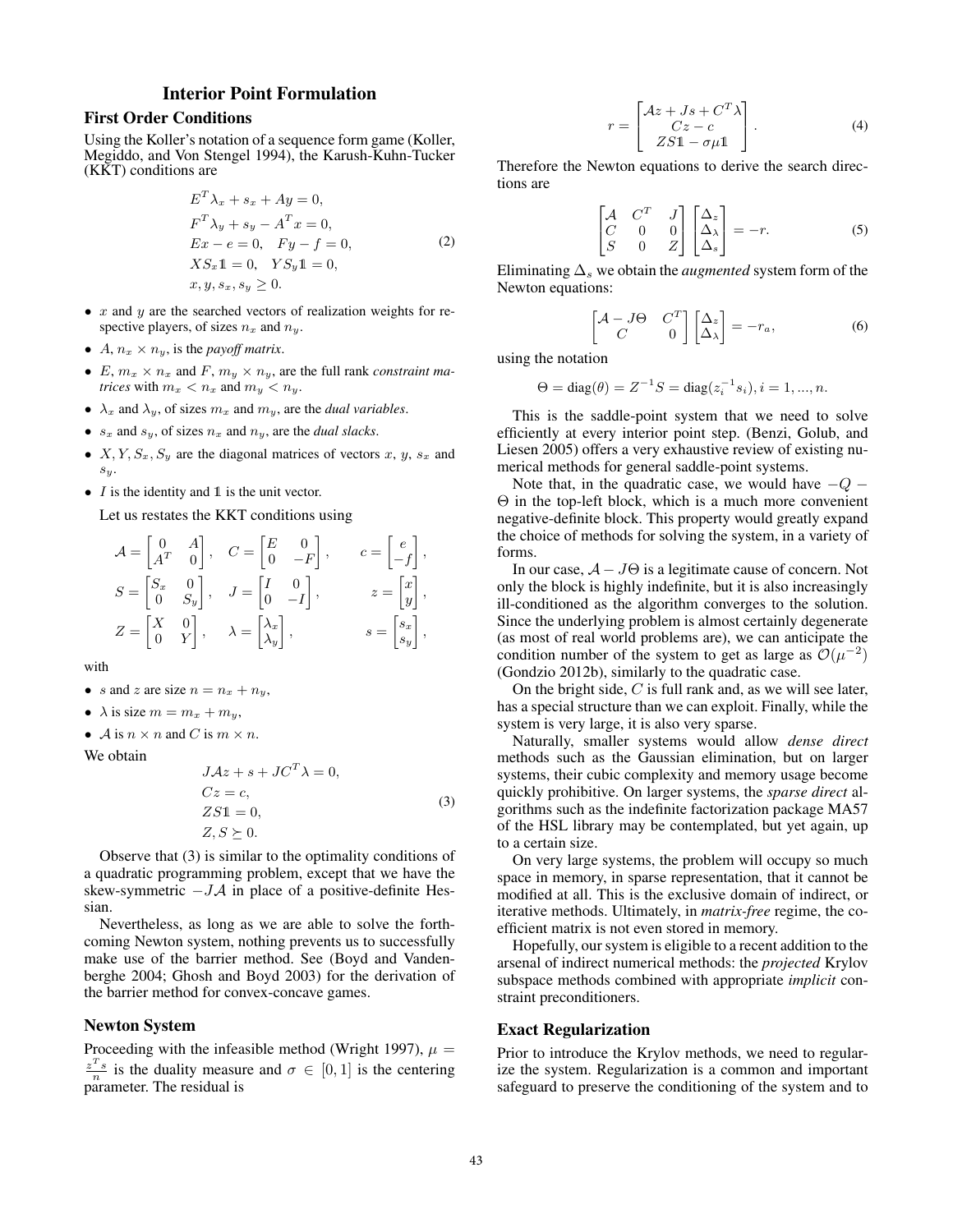protect the convergence of the Krylov solvers. We employ an exact primal regularization. See (Friedlander and Orban 2012) for details. The actual positive impacts on the convergence of the Krylov methods will be uncovered later.

The regularization parameter  $\gamma$  is a scalar typically in the range of  $10^{-3}$  to  $10^{-2}$ . Our system is modified in the following way:

$$
\Theta = Z^{-1}S + \gamma^2 I. \tag{7}
$$

Notice the *exact* nature of this regularization: the system is modified similarly to a Tikhonov's regularization, but the residual is left untouched. It implies that we expect to recover an exact (i.e not perturbed) solution of our problem. However, the regularization has to be carefully performed: while the regularization benefits to the system conditioning, it also perturbs the derived search directions. Ultimately, a constant regularization parameter *limits* the maximum attainable accuracy of the path-following method. While we may think of more sophisticated strategies, the simplest of them is to precompute a suitable parameter value respective to the target accuracy.

We can immediately observe that, thanks to the regularization, we now have  $\gamma^2 < \theta_i$ .

# Projected Krylov Methods

(Keller, Gould, and Wathen 2000) proposed a conjugate gradient-like algorithm to solve the saddle point system

$$
\begin{bmatrix} H & C^T \\ C & 0 \end{bmatrix} \begin{bmatrix} x \\ y \end{bmatrix} = \begin{bmatrix} c \\ d \end{bmatrix},
$$
 (8)

where  $H$  is positive-definite on the nullspace of  $C$ , using a constraint preconditioner

$$
\mathcal{G} = \begin{bmatrix} G & C^T \\ C & 0 \end{bmatrix}, \tag{9}
$$

where  $G$  approximates  $H$  and  $G$  is easily solved.

The *projected preconditioned conjugate gradient* (PPCG) operates on a reduced linear system in the nullspace of C using any kind of constraint preconditioner. In place of the constraint preconditioner, (Dollar and Wathen 2004) proposed a class of *incomplete factorizations* for saddle point problems, based upon earlier work by Schilders. More recently, (Gould, Orban, and Rees 2013) extended this approach to a broader range of Krylov methods such as MINRES for possibly indefinite H.

#### Constraint Structure

The special structure of  $C$  is of importance and need to be exploited.

In sequence form, strategy probabilities are replaced by much smaller strategy supports called *realization plans*. Each player's vector  $(x \text{ or } y)$  represents the sequence of realization weights of every choice (or move) at every *information set*. See (Koller, Megiddo, and Von Stengel 1996) for details. E and F are the *constraint matrices*. The equalities  $Ex = e$  and  $F y = f$  merely verify that x and y are valid realization plans with respect to the game.

Examining  $E$ : the matrix has as many rows as the first player has information sets, and as many columns as the player has choices in the game. An information set is merely a distinct state of information from a player's perspective where he is expected to make a choice. Every row of  $E$  has:

- one coefficient  $-1$  corresponding to the move from which the information originates,
- one or many coefficient 1 corresponding to the moves made from this information set.

$$
E = \begin{pmatrix} 1 & 0 & 0 & 0 & 0 & 0 & 0 & \cdots \\ -1 & 1 & 1 & 1 & 0 & 0 & 0 & 0 & \cdots \\ -1 & 0 & 0 & 0 & 1 & 1 & 1 & 0 & \cdots \\ \vdots & \vdots & \vdots & \ddots & \vdots & \vdots & \vdots \\ \hline \end{pmatrix}
$$
info sets (10)

Because the game is sequential, the following important property applies:  $E_{k,j} = 0 \forall (i, j, k)$  such that:  $j \in$ movesets<sub>i</sub> and  $k < i$ . Consequently:

Proposition 1. *A sequence form constraint matrix* E *can be split into*  $\begin{bmatrix} E_1 & E_2 \end{bmatrix}$  *where*  $E_1$  *is unit lower triangular using a column permutation.*

*Construction.* For every infoset, we select a move from the moveset. That is, for every row, we select a column to be permuted to  $E_1$  and we leave the remaining columns to  $E_2$ . This process correctly partitions the column set and leaves  $E_1$  unit lower triangular.  $\Box$ 

We call  $P_x$  and  $P_y$  the permutation matrices such that

$$
EP_x = \begin{bmatrix} E_1 & E_2 \end{bmatrix} \text{ and } FP_y = \begin{bmatrix} F_1 & F_2 \end{bmatrix}.
$$

It follows immediately that  $C$  can also be split into  $[C_1 \quad C_2]$  with  $C_1J$  unit lower triangular. P is the corresponding permutation of columns of z such that

$$
\widetilde{C} = CP = \begin{bmatrix} C_1 & C_2 \end{bmatrix} = \begin{bmatrix} E_1 & 0 & E_2 & 0 \\ 0 & -F_1 & 0 & -F_2 \end{bmatrix}.
$$
 (11)

#### Schilders's Factorization

Using the permutation matrix  $P$  defined is the previous section, let us split Θ:

$$
\widetilde{\Theta} = P^T \Theta P = \begin{bmatrix} \Theta_1 & 0 \\ 0 & \Theta_2 \end{bmatrix} = \begin{bmatrix} \Theta_{1_x} & 0 & 0 & 0 \\ 0 & \Theta_{1_y} & 0 & 0 \\ 0 & 0 & \Theta_{2_x} & 0 \\ 0 & 0 & 0 & \Theta_{2_y} \end{bmatrix},
$$

and the payoff matrix:

$$
P_x^T A P_y = \begin{bmatrix} A_{11} & A_{12} \\ A_{21} & A_{22} \end{bmatrix}.
$$

Let us split  $A$  accordingly:

$$
\widetilde{\mathcal{A}} = P^T \mathcal{A} P = \begin{bmatrix} \mathcal{A}_{11} & \mathcal{A}_{12} \\ \mathcal{A}_{12}^T & \mathcal{A}_{22} \end{bmatrix}.
$$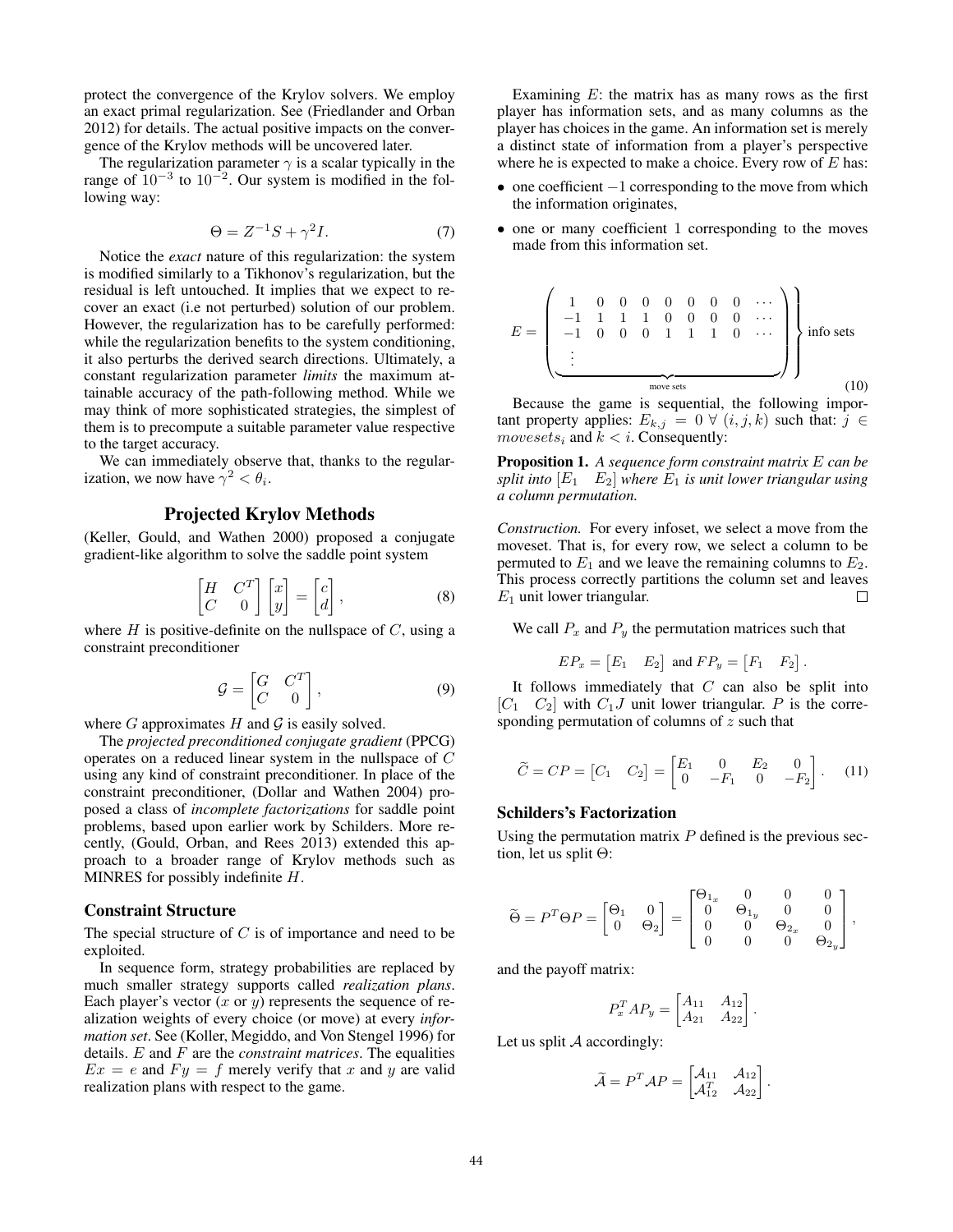We keep in mind the special  $2 \times 2$  block structure of  $A_{i,j}$ :

$$
\mathcal{A}_{11} = \begin{bmatrix} 0 & A_{11} \\ A_{11}^T & 0 \end{bmatrix}, \qquad \mathcal{A}_{22} = \begin{bmatrix} 0 & A_{22} \\ A_{22}^T & 0 \end{bmatrix}, \qquad (12)
$$

$$
\mathcal{A}_{12} = \begin{bmatrix} 0 & A_{12} \\ A_{21}^T & 0 \end{bmatrix}.
$$

Let P be the permutation matrix of  $(z^T \lambda^T)^T$ :

$$
\mathcal{P} = \begin{bmatrix} P & 0 \\ 0 & I \end{bmatrix}.
$$

Note that, in the permuted space, we conserve the notation J for a matrix with the same structure, appropriately sized and partitioned between the 'x' and 'y' subspaces.

In the  $P$ -permuted space, matrix  $H$  of system (6) becomes

$$
\widetilde{\mathcal{H}} = \mathcal{P}^T \mathcal{H} \mathcal{P} = \begin{bmatrix} \mathcal{A}_{11} - J\Theta_1 & \mathcal{A}_{12} & C_1^T \\ \mathcal{A}_{12}^T & \mathcal{A}_{22} - J\Theta_2 & C_2^T \\ C_1 & C_2 & 0 \end{bmatrix} . \tag{13}
$$

That is

$$
\widetilde{\mathcal{H}} = \begin{bmatrix} \widetilde{H} & \widetilde{C}^T \\ \widetilde{C} & 0 \end{bmatrix},
$$

with

$$
\widetilde{H} = \begin{bmatrix} \mathcal{A}_{11} - J\Theta_1 & \mathcal{A}_{12} \\ \mathcal{A}_{12}^T & \mathcal{A}_{22} - J\Theta_2 \end{bmatrix}.
$$

Similarly to (Dollar and Wathen 2004), we consider the following Schilders's factorization  $Q^T B Q$  where

$$
Q = \begin{bmatrix} 0 & 0 & I \\ 0 & I & 0 \\ C_1 & C_2 & 0 \end{bmatrix} \text{ and } B = \begin{bmatrix} 0 & 0 & I \\ 0 & D\Theta_2 & 0 \\ I & 0 & 0 \end{bmatrix}.
$$
 (14)

The diagonal inversible matrix D will be either I or  $-J$  in the next sections, depending on the Krylov method considered. The preconditioner in the permuted space is

$$
\widetilde{\mathcal{G}} = Q^T B Q = \begin{bmatrix} 0 & 0 & C_1^T \\ 0 & D\Theta_2 & C_2^T \\ C_1 & C_2 & 0 \end{bmatrix} .
$$
 (15)

That is

$$
\widetilde{\mathcal{G}} = \begin{bmatrix} \widetilde{G} & \widetilde{C}^T \\ \widetilde{C} & 0 \end{bmatrix} \text{ with } \widetilde{G} = \begin{bmatrix} 0 & 0 \\ 0 & D\Theta_2 \end{bmatrix}.
$$

Naturally, our preconditioner  $\mathcal{G} = \mathcal{P} \tilde{\mathcal{G}} \mathcal{P}^T$  is never explicitly formed and least in the fectored form formed and kept in the factored form

$$
\mathcal{G} = \mathcal{P} Q^T B Q \mathcal{P}^T. \tag{16}
$$

At every interior point step, the matrix C is *implicitly* split using the construction algorithm. Only the permutation matrices are actually constructed, that is pairs of one-dimensional array of indices, and no other data structures need to be created. The projected Krylov method requires, from its preconditioner, the solution of a linear system with  $G$  and a different right hand side at every Krylov step. The solution of this linear system is obtained by forward/backward substitution in (16).

Unlike direct methods such as the Cholesky factorization, the memory requirements of short-recurrence iterative methods are minimal. The only significant memory usage is the storage of the matrices  $A$ ,  $E$  and  $F$  in sparse representation, or even more condensed formats when available.

#### Spectral Analysis

The convergence of the Krylov methods depends on the spread of the eigenvalues of the preconditioned system matrix  $G^{-1}$ H. (Keller, Gould, and Wathen 2000) proved that the similar matrix

$$
\widetilde{\mathcal{G}}^{-1}\widetilde{\mathcal{H}}\tag{17}
$$

has 2m eigenvalues of value 1, and  $n - m$  eigenvalues solutions of the generalized eigenvalue problem

$$
N^T \widetilde{H} N u = \nu N^T \widetilde{G} N u,\tag{18}
$$

where N is a nullspace basis for C. Just like (Dollar and Wathen 2004), we use as a nullspace basis for  $\tilde{C}$ 

> $\lceil R \rceil$ I ,

$$
N =
$$

 $R = \begin{bmatrix} -C_1^{-1}C_2 \end{bmatrix} = \begin{bmatrix} R_x & 0 \\ 0 & R_x \end{bmatrix}$  $0$   $R_y$  $\Big] = \begin{bmatrix} -E_1^{-1}E_2 & 0 \\ 0 & E_1^{-1} \end{bmatrix}$ 0  $F_1^{-1}F_2$ .

It follows

with

$$
N^T \widetilde{H} N = N^T \widetilde{A} N - R^T J \Theta_1 R - J \Theta_2,
$$
  

$$
N^T \widetilde{G} N = D \Theta_2.
$$

Since D is either I of  $-J$ , the generalized eigenvalue problem (18) is equivalent to the eigenvalue problem for matrix  $D^{-1}K$  with

$$
K = \Theta_2^{-1/2} N^T \widetilde{\mathcal{H}} N \Theta_2^{-1/2}
$$
  
=  $\Theta_2^{-1/2} N^T \widetilde{\mathcal{A}} N \Theta_2^{-1/2} - \Theta_2^{-1/2} R^T J \Theta_1 R \Theta_2^{-1/2} - J.$ 

Recall the  $2 \times 2$  block structure of  $A_{ij}$  (12) and observe that

$$
K = \begin{bmatrix} -K_x & K_s^T \\ K_s & K_y \end{bmatrix} = K_{diag} + K_{off}, \tag{19}
$$

with

$$
K_{diag} = \begin{bmatrix} -K_x & 0 \\ 0 & K_y \end{bmatrix} = -J - J\Theta_2^{-1/2}R^T\Theta_1R\Theta_2^{-1/2},
$$
  
\n
$$
K_{off} = \begin{bmatrix} 0 & K_s^T \\ K_s & 0 \end{bmatrix} = \Theta_2^{-1/2}N^T\widetilde{A}N\Theta_2^{-1/2}.
$$

Explicitly:

$$
K_x = I + \Theta_{2x}^{-1/2} R_x^T \Theta_{1x} R_x \Theta_{2x}^{-1/2} = I + L_x,
$$
  
\n
$$
K_y = I + \Theta_{2y}^{-1/2} R_y^T \Theta_{1y} R_y \Theta_{2y}^{-1/2} = I + L_y,
$$
  
\n
$$
K_s = \Theta_{2y}^{-1/2} (R_y^T A_{11}^T R_x + A_{12}^T R_x + R_y^T A_{21}^T + A_{22}^T) \Theta_{2x}^{-1/2}.
$$

Split Choice From a preconditioning viewpoint, we want to promote the identity in front of  $L_x$ ,  $L_y$  and  $K_s$ . Since the constraints split process leaves a choice of column at every row, we choose  $\theta_2$  to contain the *largest* possible elements and, conversely,  $\theta_1$  the *smallest*. To achieve this goal, we choose for  $C_1$ , at each row i of C, the column

$$
\arg\max_{j \in moveset_i} z_j^{-1} s_j.
$$

Naturally, we cannot expect to have all the elements of  $\theta_1$ smaller than the elements of  $\theta_2$ . But we expect the geometric mean of  $\theta_1$  to be much lower (by an order of magnitude) to the geometric mean of  $\theta_2$ .

Let us complete the spectral analysis depending on the choice for D (either I or  $-J$ ).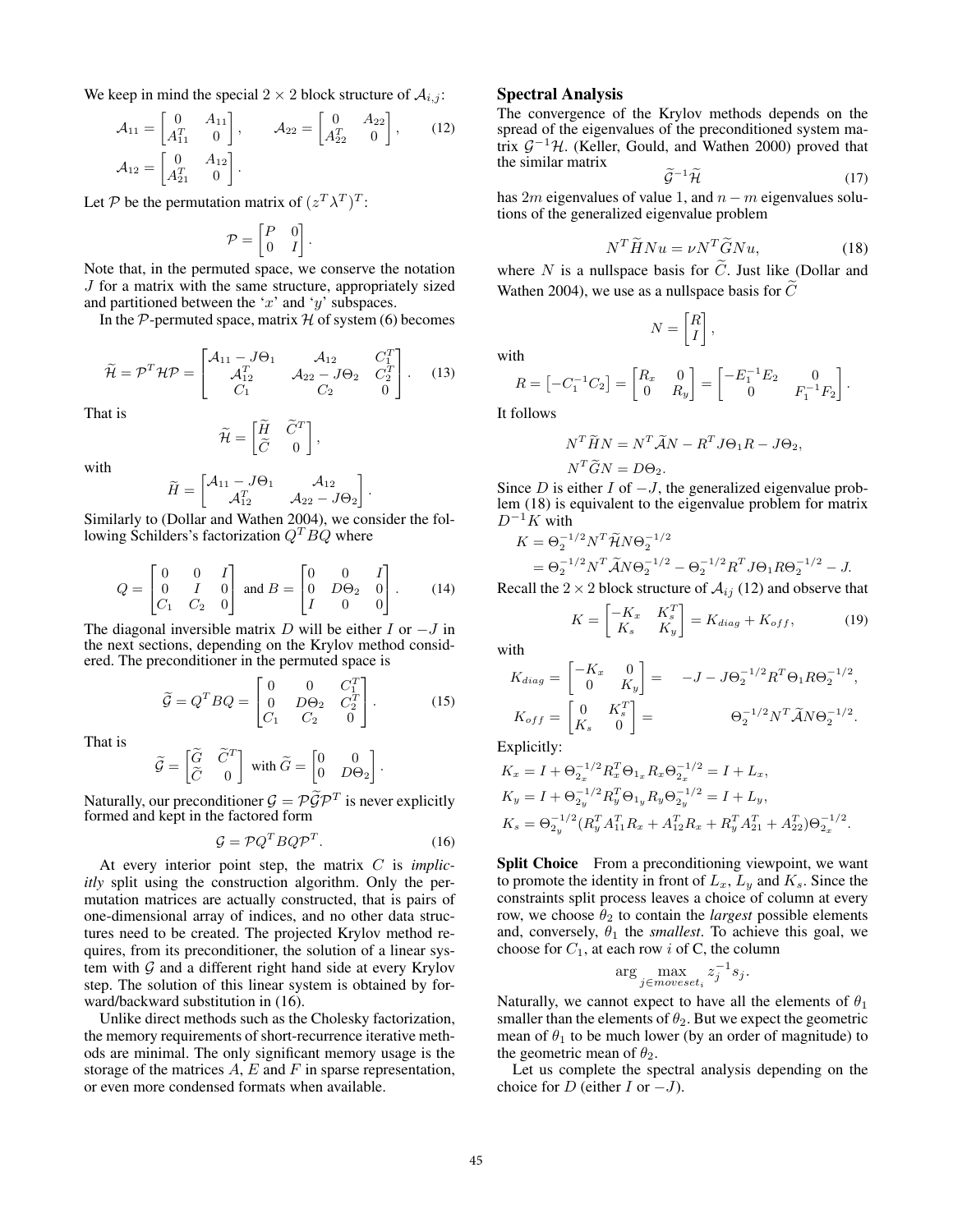# Projected MINRES

Let us consider the preconditioner when  $D = I$ . The preconditioner in the permuted space is

$$
\widetilde{\mathcal{G}} = Q^T B_I Q = \begin{bmatrix} 0 & 0 & C_1^T \\ 0 & \Theta_2 & C_2^T \\ C_1 & C_2 & 0 \end{bmatrix} . \tag{20}
$$

First and foremost, we observe that  $N^T \widetilde{G} N = \Theta_2$  is positive-definite, thus  $\widetilde{\mathcal{G}}$  is positive-definite on the nullspace of  $\tilde{C}$ . Consequently we are permitted to use the projected version on MINRES (Paige and Saunders 1975) which is a Krylov subspace method based on Lanczos tridiagonalization for solving symmetric indefinite systems. The projected variant using a constraint preconditioner is analyzed in (Gould, Orban, and Rees 2013).

Proposition 2. *The matrix of the preconditioned system* (17)*, when*  $D = I$ *, has* 2*m eigenvalues of value* 1*,*  $n_x - m_x$ *negative and*  $n_y - m_y$  *positive. Any eigenvalue*  $\nu$  *satisfies* 

$$
1 \le |\nu| \le 1 + \Omega^2 \frac{\|A\| + \theta_{1\max}}{\theta_{2\min}},\tag{21}
$$

*where*  $\Omega$  *is a constant that depends on*  $E$  *and*  $F$ *.* 

*Proof.*

**Lower bound** The remaining  $n - m$  eigenvalues of the preconditioned system matrix  $(17)$  are the eigenvalues of K. Observe that  $L_x$  and  $L_y$  are square positive-definite. The eigenvalue equation is

$$
(K - \nu I)u = \begin{bmatrix} -(1 + \nu)I - L_x & K_s^T \\ K_s & (1 - \nu)I + L_y \end{bmatrix} u = 0.
$$

Suppose  $|\nu| < 1$ ,  $L_x + (1+\nu)I$  is positive-definite and the Schur complement  $(1-\nu)I + L_y + K_s^T (L_x + (1+\nu)I)^{-1} K_s$ cannot be singular, since it is positive-definite. Therefore  $\nu$ eigenvalue of K implies  $1 \leq |\nu|$ .

**Upper bound** Since  $K$  is symmetric, the spectral radius equals the 2-norm:  $\rho(K) = \max_i |\nu_i| = ||K||$ . We obtain

$$
||K|| \leq ||K_{diag}|| + ||K_{off}|| \leq 1 + ||R||^2 \frac{||A|| + \theta_{1 max}}{\theta_{2 min}}.
$$

Considering the structure of C,  $C_1$  and  $C_2$ ,  $||R|| \le$  $\max(||E_1^{-1}|| ||E_2||, ||F_1^{-1}|| ||F_2||)$  depends marginally on the choice of the split  $[C_1C_2]$ . We name  $\Omega$  the constant that bounds  $\Vert R \Vert$  over the worse split. Although we acknowledge that we cannot practically compute this value,  $\Omega$  is likely in the range of  $||E||$  and  $||F||$ .

**Inertia**  $-K_x$  is negative-definite and has rank  $n_x - m_x$ . The Schur complement  $K_y + K_s^T K_x^{-1} K_s$  is positive-definite and has rank  $n_y - m_y$ . Sylvester's Law of Inertia implies that K has  $n_x - m_x$  negative eigenvalues and  $n_y - m_y$  positive eigenvalues.

**Convergence** Let us examine  $K_s$ ,  $K_x$  and  $K_y$  as the IPM converges to the solution.  $z_i^{-1} s_i$  can have a very wide range of values: we expect the lowest elements to be  $o(\mu)$  and the larger elements to be  $\mathcal{O}(\mu^{-1})$ . After the split, we expect  $\theta_2$  to contain slightly larger elements than  $\theta_1$ , in geometric mean. Finally, recall that  $\theta_2$  cannot be smaller than  $\gamma^2$ .

Considering the range of values of  $\theta_1$  and  $\theta_2$ ,  $L_x$  and  $L_y$ perturb the identity only when  $\theta_{1i}$  is large and  $\theta_{2j}$  is small (but never smaller than  $\gamma^2$ ). Therefore we expect  $K_x$  and  $K<sub>y</sub>$  to have a large number of eigenvalues into the upper vicinity of 1, and a smaller set of possibly large  $(\mathcal{O}(\mu^{-1}))$ eigenvalues. Finally, we expect the coefficients of  $K<sub>s</sub>$  to be bounded and highly sparse, since they vanish everywhere except where  $\theta_{2_x}$  and  $\theta_{2_y}$  are not too large.

Consequently, we expect a good conditioning of the preconditioned system and a very large number of eigenvalues in the vicinity of 1 and  $-1$ .

#### Projected Conjugate Gradient

It is very tempting to consider the preconditioner resulting from the choice  $D = -J$ . Unfortunately, at first sight, the resulting preconditioner is not applicable to the projected conjugate gradient.

However, our numerical experiments indicate that CG preconditioned in this manner, not only works, but significantly outperforms MINRES. These excellent practical results suggest a closer analysis.

The preconditioner in the permuted space is

$$
\widetilde{\mathcal{G}} = Q^T B_{-J} Q = \begin{bmatrix} 0 & 0 & C_1^T \\ 0 & -J\Theta_2 & C_2^T \\ C_1 & C_2 & 0 \end{bmatrix} .
$$
 (22)

The preconditioner central block is an exact replication of the diagonal of  $\tilde{\mathcal{H}}$  (13), but is indefinite on the nullspace of  $C$ .

The remaining  $n - m$  eigenvalues of the preconditioned system matrix (17) are the eigenvalues of

$$
K' = -JK = \begin{bmatrix} K_x & -K_s^T \\ K_s & K_y \end{bmatrix} . \tag{23}
$$

Our first observation is that the matrix  $K'$  is unsymmetric. It follows immediately that CG is not well defined on the corresponding system. Indeed, the conjugate gradient will be unable to build an orthogonal basis (Faber and Manteuffel 1984).

The second observation is that  $K'$  is (unsymmetric) *positive-definite* in the sense that  $u^T K' u > 0$  for all  $u \neq 0$ . This is not a sufficient condition for the conjugate gradient to be applicable, but this means that no breakdown will ever happen during the course of the method. Despite  $K'$ positive-definite,  $u \to u^T K' u$  is not a proper inner product since  $K'$  is not symmetric.

Examining the numerical range of  $K'$  (containing all its eigenvalues), we learn immediately that  $K'$  is *positive stable*. Indeed, the eigenvalues of  $K'$  have real parts in the interval  $[1, \max(\Vert K_x \Vert, \Vert K_y \Vert)]$ , and imaginary parts in the interval  $[-||K_s||, ||K_s||]$ .

 $\Box$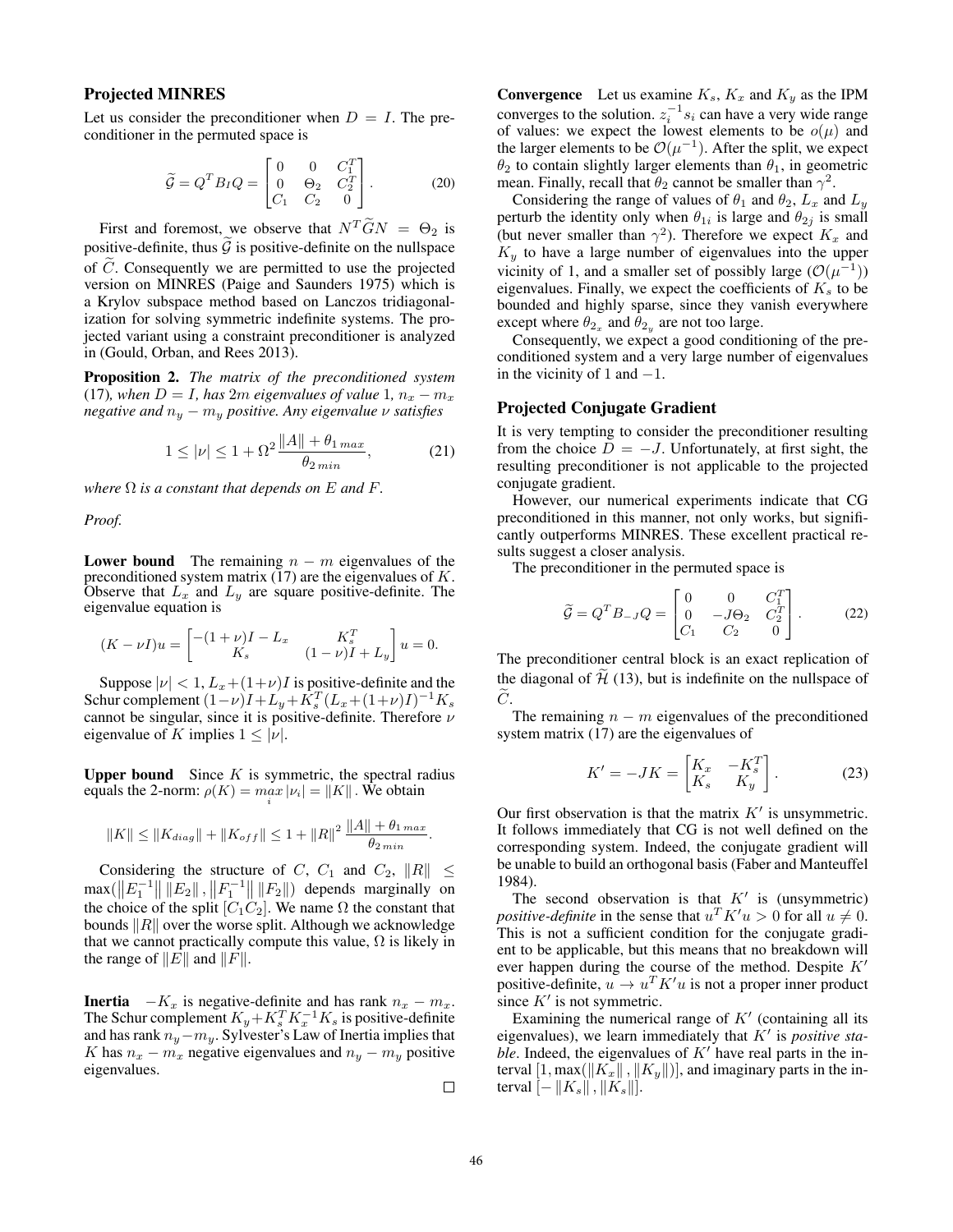Convergence In practice, it is common to run the Hestenes-Stiefel conjugate gradient to a wide range of systems, some unsymmetric (Rozlozník and Simoncini 2002) or even indefinite (Meurant 2006). The key ingredient to convergence being the same as in the (symmetric) positivedefinite case: the system matrix must exhibit clustered eigenvalues along with good conditioning.

Considering our discussion of  $K_s$ ,  $K_x$  and  $K_y$  when we studied the spectral condition of the MINRES system, we can also expect a very good conditioning of the CG preconditioned system along with a large number of eigenvalues clustered in the vicinity of 1. But the skew-symmetric part of the matrix may clearly perturb the convergence of the algorithm in the long term.

### Imperfect Recall Extension

There is a strong incentive to reduce the size of the game abstraction tree and allow the players to forget about the past (Waugh et al. 2009). However it is worth noting that (Koller and Megiddo 1992) proved that such games are NP-hard, hence out of reach of IPMs.

At some costs, we can force a game with imperfect recall to fit in the sequence form framework: one way is to allow the information nodes to collapse and merge at given moments. Sequence form seems to easily adapt to such extension when the forgotten information is anything but the action history. But there is an obvious catch: while realization weights can still be interpreted as strategy probabilities, they cease to be well defined. Indeed, the sequence form no longer represents — at less accurately — the move transitions. Consequently, solutions of the min-max equivalent problem are no longer genuine equilibria.

Rather than discarding this approach, we decide to regard it as an another approximation on top of the game abstraction. Hence we expect the solution to exhibit an additional *exploitability*, and possibly expect this exploitability to be compensated by a larger or more accurate abstraction. The interesting problem of quantifying and possibly bounding this exploitability is beyond the scope of this paper.

On the interior point side, there is one notable difference in the constraint structure, but without any consequences. Information sets will now originate from more than one predeccessor. Since a child node can now originate from all parent nodes with similar action history, the unique negative coefficient in each row of  $E$  and  $F$  is replaced by a set of negative coefficients (whose sum is  $-1$ ). But since proposition 1 is still valid, the matrices  $E$  and  $F$  can be split similarly to the perfect recall case. Global convergence of both Krylov methods and interior point method are unaffected.

All the problems of the numerical results in the final section will make use of this imperfect recall extension.

# Implementation

The implementation of the primal-dual path-following infeasible method is a very well documented subject. See (Wright 1997) in particular, for standard frameworks. The subjects like starting point, path proximity, path neighborhood, centering are not very different from the quadratic case. However we would like to address two particular subjects.

# Krylov Method Termination

It is worth mentioning the termination condition to the Krylov method. Usually, iterative methods are stopped when a target accuracy is reached or when the method fails to converge. But the exact value of this target accuracy is difficult to decide beforehand.

In exact precision, Krylov methods would yield to an exact solution in at most the size of the system. In practice, when appropriately preconditioned, they converge *much* faster. In the numerical results section, MINRES needed less than 2% of this amount to obtain an acceptable solution, and the conjugate gradient needed less than 0.2%.

Indeed, it is widely known that the IPM does not require an accurate solution of the Newton equations to converge. This variation is known as the *inexact* Newton method. See for example (Monteiro and ONeal 2003). In practice, when an iterative method is used to solve the Newton equations, the required accuracy is merely the accuracy such that the approximate directions are accurate enough for a new effective IPM step.

The resulting technique is therefore easy to derive. The Krylov method is iterated without specific target accuracy. Regularly, the interior point method interrupts the Krylov solver and runs the line-search method with the current solver iterate. The line-search checks if any progress is possible using these search directions, and if any, computes the corresponding step length. The Krylov method is finally terminated when two conditions are verified: the search directions converged, and the step length converged (to a strictly positive value). This technique gives an easy practical condition to the Krylov termination problem and ensures that no unnecessary work is performed.

#### Scalability

The author has successfully run the method described in this paper to games up to  $1.3 \, 10^9$  game states using a single workstation. The EGT and CFR methods are said to have successfully solved games with  $10^{12}$  game states. In order to reach such orders of magnitudes, an algorithm must display a very high level of *scalability* both in term of memory and computing resources. This is key to exploit massively parallel architectures such as supercomputers.

As already noticed (Gondzio 2012b), for truly large problems, nothing prevents the IPMs to run in *matrix-free* regime provided that the newton equations are solved using iterative methods. Naturally, this supposes that the underlying problem is able to propose an alternative representation of the payoff and constraint matrices. When dealing with games like the Texas Hold'em poker, the matrices display some special characteristics that make them particularly easy to condense in smaller representations (Sandholm 2010; Gilpin et al. 2007). Succinctly, since the cards information can be separated to the action tree, the constraint and payoff matrices can be decomposed in Kronecker products of smaller matrices.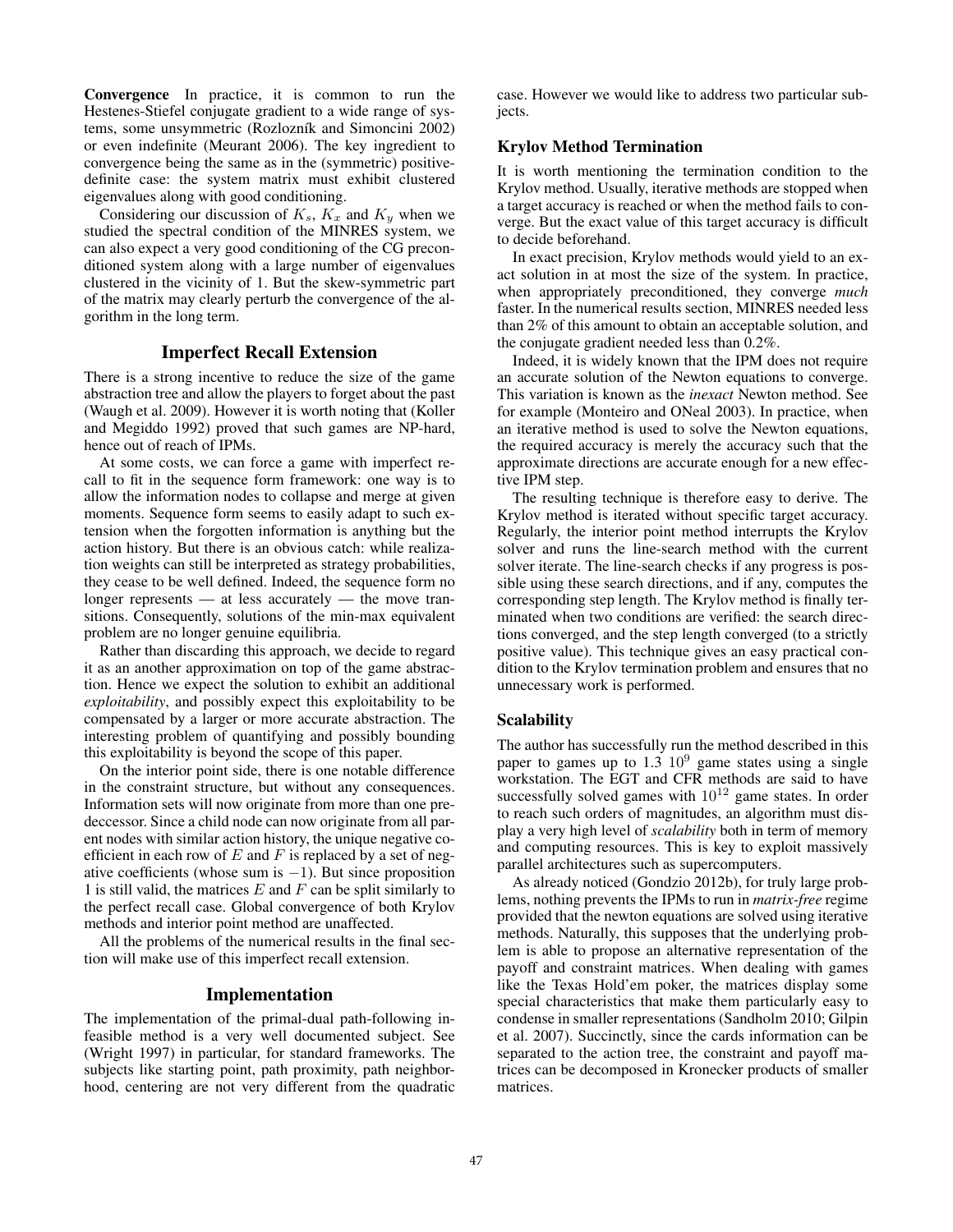On the computational side, and preconditioning left aside, the Krylov solvers are essentially dominated by the matrixvector multiplication. The matrices being either the payoff matrix or the constraint matrices. The preconditioner requires essentially the same operations, with the notable addition of the triangular solve operation of  $E_1$  and  $F_1$ . The multiplication parallelization is easy and common in scientific supercomputing, but the triangular solve operation can be much harder due to its inherent sequential nature. However, we are reasonably optimistic that the special structure of the constraints could be again exploited in this situation.

#### Numerical Results

The following games (M1, M2, M3 and M4) are increasingly accurate, and therefore large, abstractions of the Texas Hold'em limit poker with the imperfect recall extension.

|                | Game states | A rows    | A cols    | A non-zero  |
|----------------|-------------|-----------|-----------|-------------|
| M1             | 44,688,967  | 263,316   | 263,485   | 16,087,743  |
| M <sub>2</sub> | 86,150,842  | 488.541   | 488,710   | 37,962,365  |
| M <sub>3</sub> | 342.718.342 | 975,391   | 975,560   | 149.534.483 |
| M4             | 770,330,842 | 1.462.241 | 1.462.410 | 333.230.233 |

The computations are carried out on a 12-core Xeon midrange workstation with two dedicated GPU (Nvidia GeForce Titan, 6GB memory and 2880 cores). The interior point solver only utilizes one CPU core, but dispatches the computations to one or both GPUs concurrently. For memory considerations, M1, M2 and M3 are computed using one GPU. M4 utilizes two GPUs. The accuracy unit is the milli big blind per hand (mbb/h).

Our first observation on figure 1 is that CG clearly outperforms MINRES. MINRES is a very solid method, totally failsafe, with a steadily decreasing residual. The CG residual decreases less steadily, needs more monitoring, but converges considerably faster.



Figure 1: CG versus MINRES on M1

In the table below, the IPM uses CG to solve the abstractions down to 1 mbb/h. The column FLOP is the total number of double-precision floating-point operations consider-

ing only matrix-vector multiplications involving  $A$  or  $A<sup>T</sup>$ . This serves as an estimate of the computational workload needed to solve the abstraction.

|                | Game states | Time             | <b>IPM</b><br>steps | Krylov<br>steps | <b>FLOP</b><br>$\times 10^{12}$ |
|----------------|-------------|------------------|---------------------|-----------------|---------------------------------|
| M1             | 44,688,967  | 9h <sub>59</sub> | 286                 | 349,797         | 22.7                            |
| M <sub>2</sub> | 86.150.842  | 12h49            | 316                 | 315.794         | 48.0                            |
| M <sub>3</sub> | 347.718.342 | 46h05            | 443                 | 274.113         | 165.6                           |
| M4             | 770.330.842 | 58h16            | 476                 | 253.294         | 337.6                           |

IPM convergence using CG displays solid results. Figure 2 suggests overall *linear* dependence over the game size (number of game states). This matches the standard practical complexity results of IPM (Wright 1997; Gondzio 2012a).



Figure 2: Dependence on the game size (M1 to M4)

IPMs have practical and theoretical dependence of  $\mathcal{O}(\ln(1/\epsilon))$  on the required termination accuracy. This clearly does not hold in our IPM variation since the Newton system has to be parameterized with a target accuracy and the condition of the preconditioned system still slowly degrades. Consequently, despite the regularization, the steps of the IPM require more and more work and slowly decrease in efficiency. Nevertheless, figure 3 displays a solid convergence even past the target accuracy of 1 mbb/h.



Figure 3: Dependence on accuracy on M1